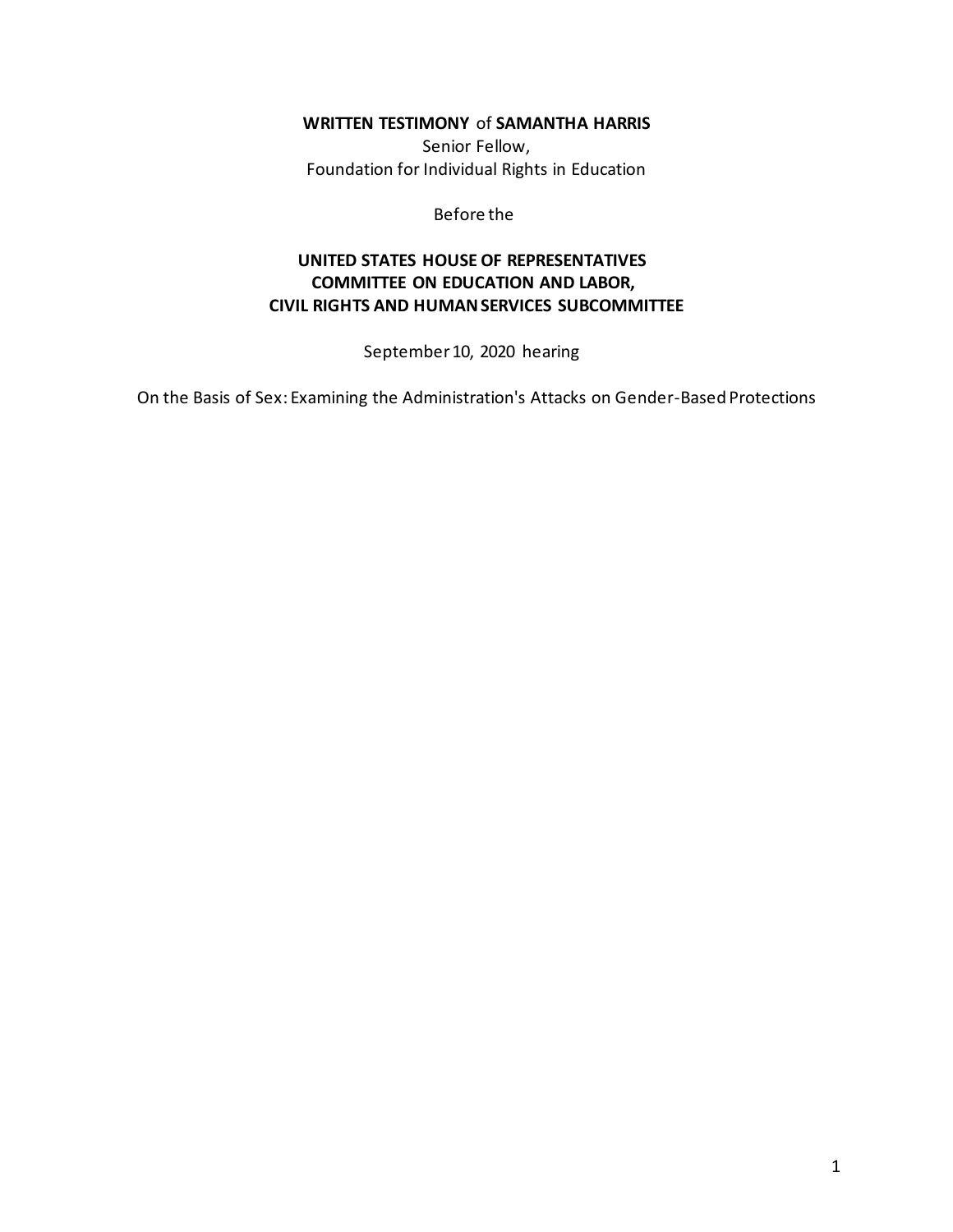Chairwoman Bonamici, Ranking Member Cline, and honorable members of the Subcommittee:

The Foundation for Individual Rights in Education (FIRE; thefire.org) is a nonpartisan, nonprofit organization dedicated to defending student and faculty rights on America's college and university campuses. These rights include freedom of speech, freedom of assembly, legal equality, due process, religious liberty, and sanctity of conscience — the essential qualities of individual liberty and dignity.

FIRE thanks you for inviting us to offer our perspective on the Trump Administration's efforts to reform the federal government's enforcement of Title IX, the critically important federal law that holds educational institutions accountable when they turn a blind eye toward discrimination on the basis of sex.

Access to higher education is critical for Americans. Indeed, the importance of postsecondary education is one of the few things upon which President Trump and former Vice President Joe Biden agree.<sup>1</sup>

The stakes are extremely high for both the student complainant and the accused student in campus disciplinary proceedings, and it is essential that neither student's ability to receive an education is curtailed unjustly. When a university dismisses an accusation of a sexual assault without adequate investigation, it has both broken the law and failed to fulfill its moral duty. Far too many schools have taken this path. Similarly, when a college expels an accused student after a process that includes few, if any, meaningful procedural safeguards, it too has failed to fulfill its legal and moral obligations. Far too many schools have taken this path as well. The Department of Education crafted the new Title IX regulations based on the understanding that Title IX must be enforced by protecting the rights of complainants and accused students alike.

### **INTRODUCTION AND BACKGROUND**

The new Title IX regulations are not an attack on gender-based protections. Rather, they are a return to alignment with decades of regulatory and judicial decisionmaking from which the Department of Education departed dramatically with its Title IX guidance and enforcement between 2011 – when the Office for Civil Rights issued a "Dear Colleague" letter that radically transformed the way sexual misconduct cases were handled on campus – and 2017, when the Dear Colleague letter was repealed.

<sup>1</sup> *See Proposals to Reform the Higher Education Act*, THE WHITE HOUSE (Mar. 18, 2019)

https://www.whitehouse.gov/wp-content/uploads/2019/03/HEA-Principles.pdf ("The last century has produced an American economy where more jobs than ever before require at least some postsecondary education or skill development."); *see alsoThe Biden Plan for Education Beyond High School*, https://joebiden.com/beyondhs/# (last visited Sept. 6, 2020) ("In today's increasingly globalized and technology-driven economy, 12 years of education is no longer enough for American workers to remain competitive and earn a middle class income.").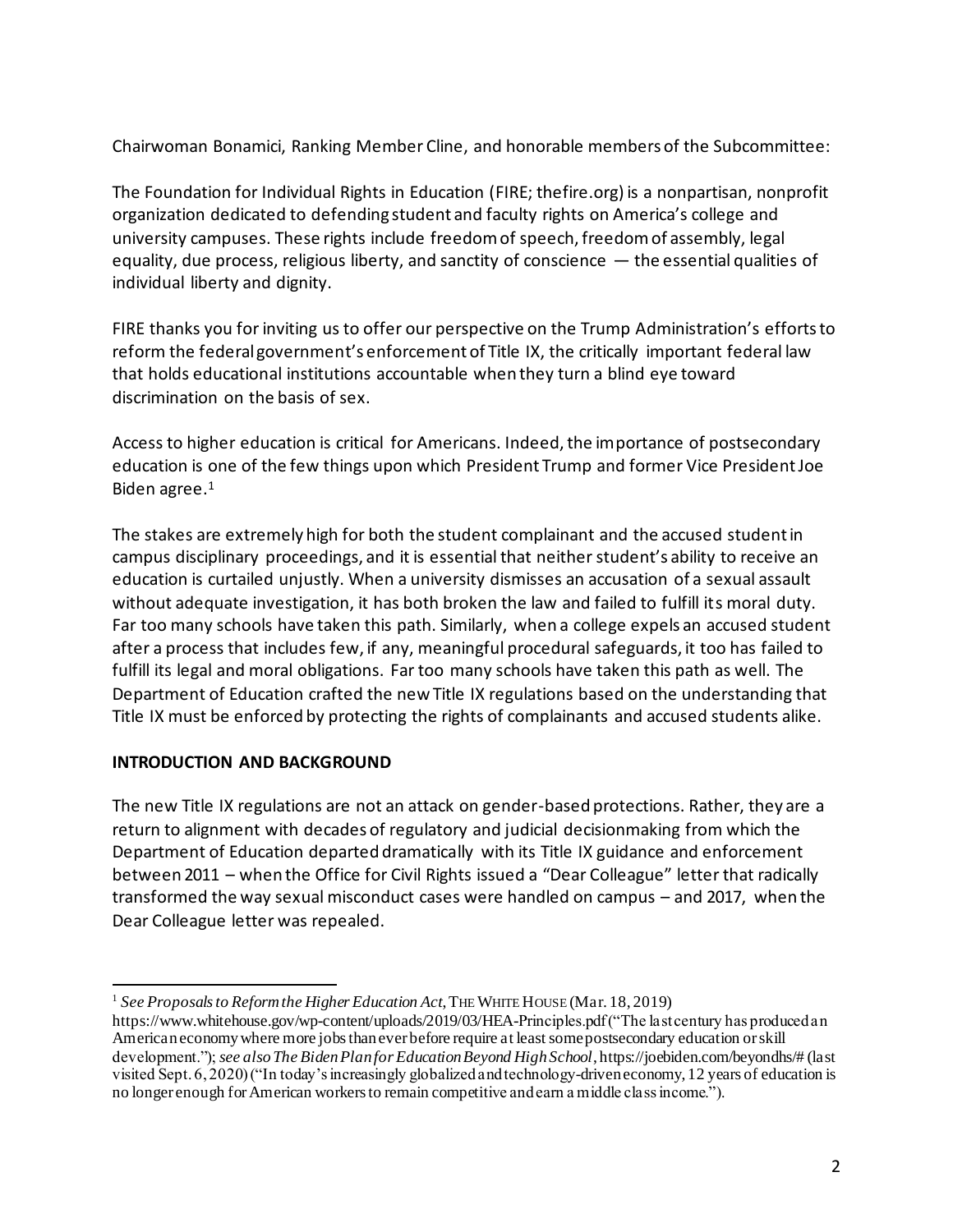Although Title IX was passed in 1972, it was not until 1977 that a court first recognized that sexual harassment — not just overt discrimination in areas like admissions and recruitment could violate the statute's prohibition on sex discrimination.<sup>2</sup> That decision concerned only *quid pro quo* sexual harassment; it was not until the mid-1990s that the Office for Civil Rights (OCR) and the courts began to rule that Title IX covered not only *quid pro quo* harassment by faculty, but also student-on-student sexual harassment resulting in a hostile environment.<sup>3</sup>

In 1997, OCR released *Sexual Harassment Guidance* affirming that schools must respond to student-on-student "hostile environment" harassment because failing to do so "permits an atmosphere of sexual discrimination to permeate the educational program and results in discrimination prohibited by Title IX."<sup>4</sup> Then, in 1999, the Supreme Court ruled in *Davis v. Monroe County Board of Education* (a decision authored by Justice Sandra Day O'Connor and ioined by Justices Ruth Bader Ginsburg, David Souter, John Paul Stevens, and Stephen Breyer) that pursuant to Title IX, educational institutions can be liable in monetary damages for deliberate indifference to "hostile environment" harassment, but only when the conduct in question was "so severe, pervasive, and objectively offensive that it can be said to deprive the victims of access to the educational opportunities or benefits provided by the school. " 5

In 2001, OCR released a revised version of the 1997 *Guidance* that addressed the *Davis*  decision. The 2001 *Guidance* stated that it defined sexual harassment consistently with the standard set forth in *Davis*. That *Guidance*, which went through the notice-and-comment process, instructed educational institutions that "the definition of hostile environment sexual harassment used by the Court in *Davis* is consistent with the definition" used by the Department.<sup>6</sup> In explaining its reasoning, OCR stated that "schools benefit from consistency and simplicity in understanding what is sexual harassment for which the school must take responsive action. A multiplicity of definitions would not serve this purpose."7

While critics of the new regulations have stated that the use of the sexual harassment definition from *Davis* represents a departure from established OCR standards, it was in fact the prior administration that departed radically from prior practice in terms of the interpretation and enforcement of Title IX.

<sup>&</sup>lt;sup>2</sup> *Alexander v. Yale*, 459 F. Supp. 1, 5 (D. Conn. 1977) ("[I]t is perfectly reasonable to maintain that academic advancement conditioned upon submission to sexual demands constitutes sex discrimination in education.").

<sup>3</sup> *See* Eugene Volokh, *Freedom of Speech, Cyberspace, Harassment Law, and the Clinton Administration*, 63 LAW &CONTEMP.PROB. 299, 315 (2000); *see also Doe v. Petaluma City Sch. Dist*., 949 F. Supp. 1415 (N.D. Cal. 1996); *Bosley v. Kearney R-1 Sch. Dist.*, 904 F. Supp. 1006 (W.D. Mo. 1995).

<sup>4</sup> U.S. Dep't of Educ., Off. for Civil Rights, *Sexual Harassment Guidance: Harassment of Students by School Employees, Other Students, or Third Parties* (Mar. 13, 1997),

http://www2.ed.gov/about/offices/list/ocr/docs/sexhar01.html.

<sup>5</sup> *Davis v. Monroe County Bd. of Educ.*, 526 U.S. 629, 650 (1999).

<sup>6</sup> U.S. Dep't of Educ., Off. for Civil Rights, *Revised Sexual Harassment Guidance: Harassment of Students by School Employees, Other Students, or Third Parties*(Jan. 19, 2001),

https://www2.ed.gov/about/offices/list/ocr/docs/shguide.html.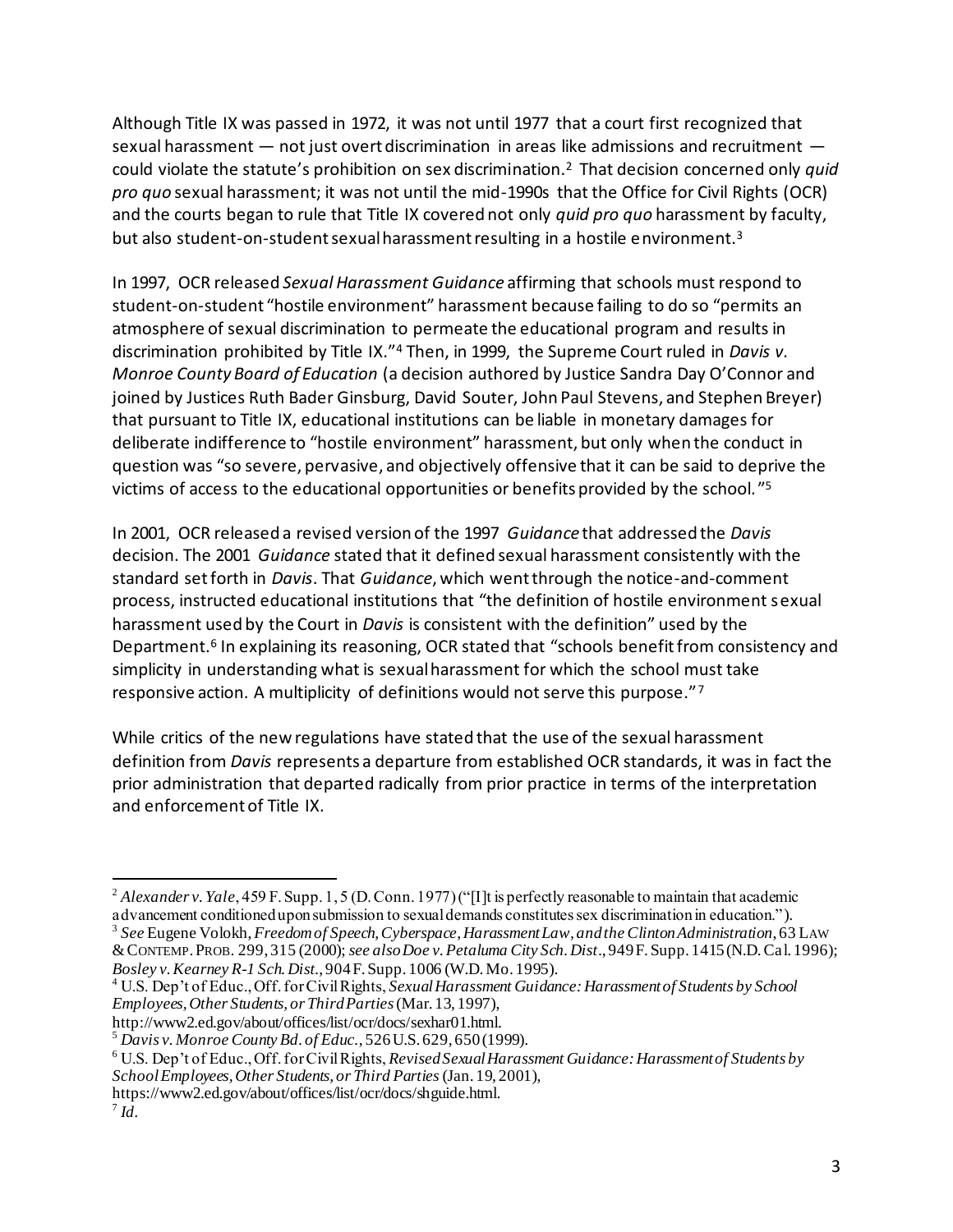In 2013, the Departments of Education and Justice entered into a Title IX resolution agreement with the University of Montana that was explicitly announced as "a blueprint for colleges and universities throughout the country."<sup>8</sup> In that agreement, OCR departed dramatically from the *Davis* definition of sexual harassment it approved in the 2001 revised guidance, instead stating that "sexual harassment should be more broadly defined as 'any unwelcome conduct of a sexual nature," including "verbal conduct."<sup>9</sup> Although OCR privately backed away from the statement that this resolution agreement should serve as a blueprint for schools nationwide, it never communicated that retreat to schools themselves.<sup>10</sup> Therefore, in the years immediately following, a large number of institutions revised their definition of sexual harassment to be "any unwelcome conduct of a sexual nature," an extraordinarily broad definition that is entirely subjective and at odds with the First Amendment.

Following the issuance of the 2011 Dear Colleague Letter, FIRE began to receive a large number of reports from students around the country that they believed they had been denied due process in campus sexual misconduct proceedings. While it was a positive development that the federal government's attention was dissuading institutions from sweeping allegations under the rug, many schools dispensed with hearings and adopted an investigative model where one person served as investigator, prosecutor, judge, and jury — particularly after a report of the White House Task Force to Protect Students from Sexual Assault praised this "single investigator" model.<sup>11</sup> Other schools had hearing panels, but trained them using prejudicial materials<sup>12</sup> that relied on improper stereotypes and questionable science.<sup>13</sup> Some schools provided students with adequate notice of the allegations against them; at other schools, students would find themselves called into meetings and suddenly asked to answer

<sup>8</sup> Letter from Anurima Bhargava, Chief, U.S. Dep't of Justice, Civil Rights Div., and Gary Jackson, Reg'l Dir., U.S. Dep't of Justice, Civil Rights Div., to Royce Engstrom, President, Univ. of Mont., and Lucy France, Univ. of Mont. Counsel (May 9, 2013), at 1, http://www.justice. gov/opa/documents/um-ltr-findings.pdf. *See also*U.S.DEP'T OF JUSTICE & DEP'T OF EDUC., DOJ CASE NO. DJ 169-44-9, OCR CASE NO. 10126001, RESOLUTION AGREEMENT AMONG THE UNIVERSITY OF MONTANA – MISSOULA, THE U.S. DEPARTMENT OF JUSTICE,CIVIL RIGHTS DIVISION, EDUCATIONAL OPPORTUNITIES SECTION AND THE U.S. DEPARTMENT OF EDUCATION, OFFICE FOR CIVIL RIGHTS 2 (May 9, 2013), *available at* http://www.justice.gov/crt/about/edu/documents/montanaagree.pdf. 9 *Id.*

<sup>&</sup>lt;sup>10</sup> Press Release, Foundation for Individual Rights in Education, 'Blueprint' No More? Feds Back Away from New Campus Speech Restrictions (Nov. 21, 2013), https://www.thefire.org/feds-back-away-from-new-campus-speechrestrictions.

<sup>11</sup> White House Task Force To Protect Students from Sexual Assault, *Not Alone: The First Report of the White House Task Force to Protect StudentsfromSexualAssault*(2014),

https://www.justice.gov/archives/ovw/page/file/905942/download ("Some schools are experimenting with new models – like having a single, trained investigator do the lion's share of the factfinding – with very positive results.").

<sup>12</sup> *See Stanford Trains Student Jurors That 'Acting Persuasive and Logical' is Sign of Guilt; Story of Student Judicial Nightmare in Today's 'New York Post,'* FIRE (July 20, 2011), https://www.thefire.org/stanford-trainsstudent-jurors-that-acting-persuasive-and-logical-is-sign-of-guilt-story-of-student-judicial-nightmare-in-todays-newyork-post; *see also* Excerpted Pages from Stanford Dean's Administrative Review Process Training Materials, 2010-2011, available at https://d28htnjz2elwuj.cloudfront.net/pdfs/bb4ff4c3aff9d3b2450c44e9ec2f28f1.pdf.

<sup>&</sup>lt;sup>13</sup> Emily Yoffe, *The Bad Science Behind Campus Response to Sexual Assault*, THE ATLANTIC (Sept. 8, 2017), https://www.theatlantic.com/education/archive/2017/09/the-bad-science-behind-campus-response-to-sexualassault/539211.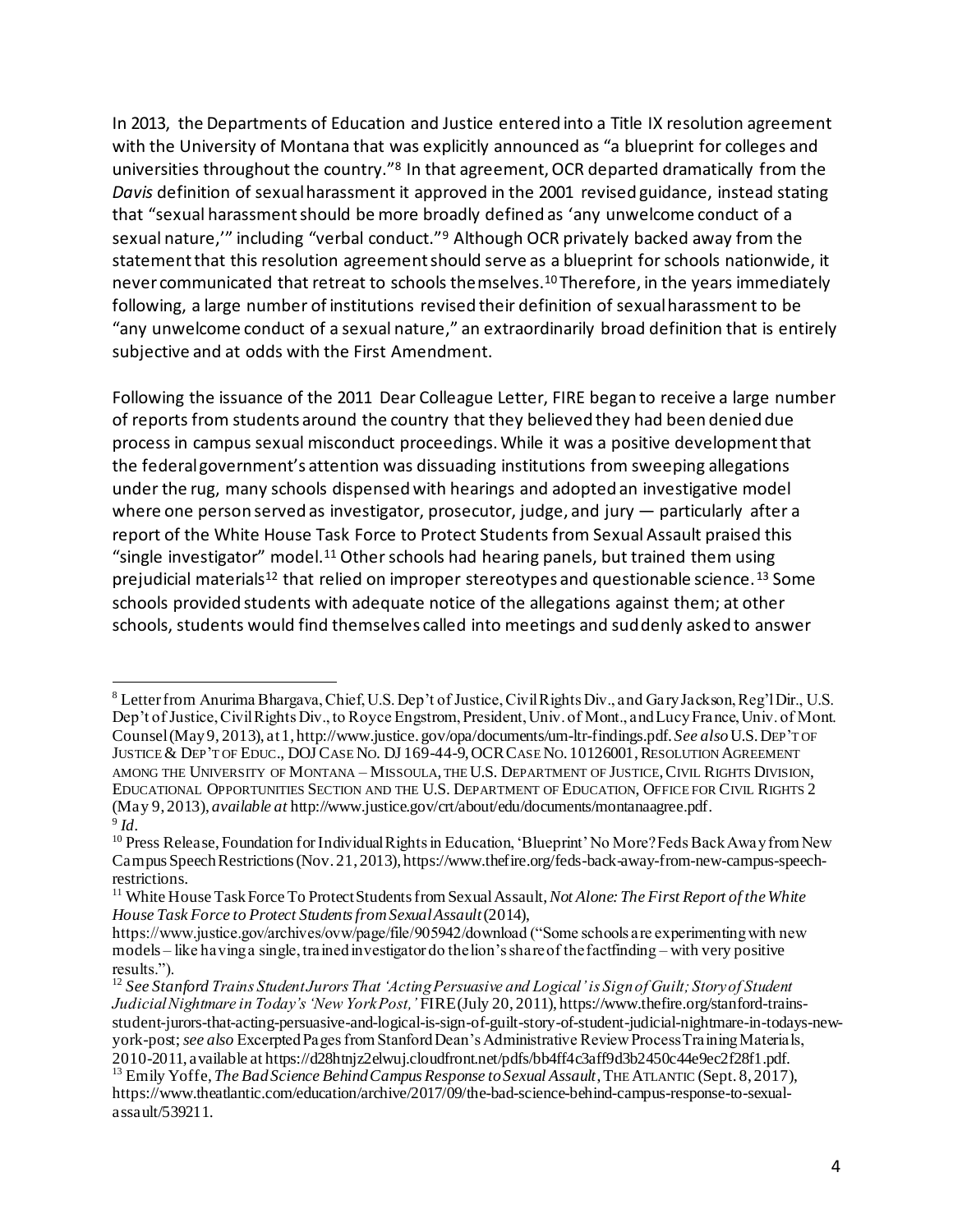questions about the details of events months or years prior, with little to no information about what they were alleged to have done.

The manner in which institutions were addressing sexual misconduct allegations from the Dear Colleague Letter in 2011 until its repeal in 2017 drew widespread criticism, and not only from FIRE. Our concerns were echoed by a diverse range of widely respected organizations, individuals, legal scholars, and an increasing number of state and federal courts. 14

The courts were beset by complaints from students that schools were mishandling these investigations and adjudications, with allegations of students defending themselves alone against rape allegations without the opportunity to see the evidence against them or to question their accuser, students being denied the opportunity to present exculpatory evidence, and schools blatantly ignoring or even suppressing exculpatory evidence. Some will say these are just isolated anecdotes, but since 2011, more than 600 lawsuits have been filed by respondents alone, not to mention the many suits by complainants alleging that schools mishandled these investigations and adjudications in ways that harmed them, too.

In response to the hundreds of lawsuits from respondents alleging they were denied a fair process, there emerged a patchwork of case law surrounding Title IX, such that — until the new regulations took effect — one's rights in a Title IX proceeding depended upon where one was living and attending school. In New York, for example, a court recently held that a Title IX investigator's failure to thoroughly investigate inconsistencies in a complainant's story may have violated Title IX's requirement of an equitable proceeding.<sup>15</sup> The United States Court of Appeals for the Seventh Circuit found potential gender bias in Purdue University's decision, by a Title IX investigator, to credit the account of a complainant without hearing directly from her. <sup>16</sup> Other courts, however, have looked at similar facts and found no Title IX violation.<sup>17</sup> It fell to the Department of Education, therefore, to standardize the rights of students under what is, after all, a federal civil rights statute. This is the agency's proper role and statutory charge.

The Department of Education also has an obligation to ensure that students' constitutional rights are not violated in the implementation of Title IX, and that has been a rampant problem over the past ten years. The procedural safeguards in the new regulations  $-$  a live hearing, cross-examination, meaningful notice and access to evidence, the presumption of innocence — have been identified by courts as essential components of students' due process rights. It is a common misconception that due process rights apply only in the criminal setting. While due

<sup>14</sup> Tyler Coward, *Mountain of evidence shows the Department of Education's prior approach to campus sexual assault was 'widely criticized' and 'failing',* FIRE (Nov. 15, 2018), https://www.thefire.org/mountain-of-evidenceshows-the-department-of-educations-prior-approach-to-campus-sexual-assault-was-widely-criticized-and-failing. <sup>15</sup> *Doe v. Colgate Univ.*, 2020 U.S. Dist. LEXIS 75989 (N.D.N.Y. Apr. 30, 2020).

<sup>16</sup> *Doe v. Purdue Univ.*, 928 F.3d 652, 669 (7th Cir. 2019).

<sup>17</sup> *See* Samantha Harris & KC Johnson, *Campus Courts in Court: The Rise in Judicial Involvement in Campus Sexual Misconduct Adjudications*, 22 N.Y.U.J.LEGIS.&PUB. POL'Y 49 (2019).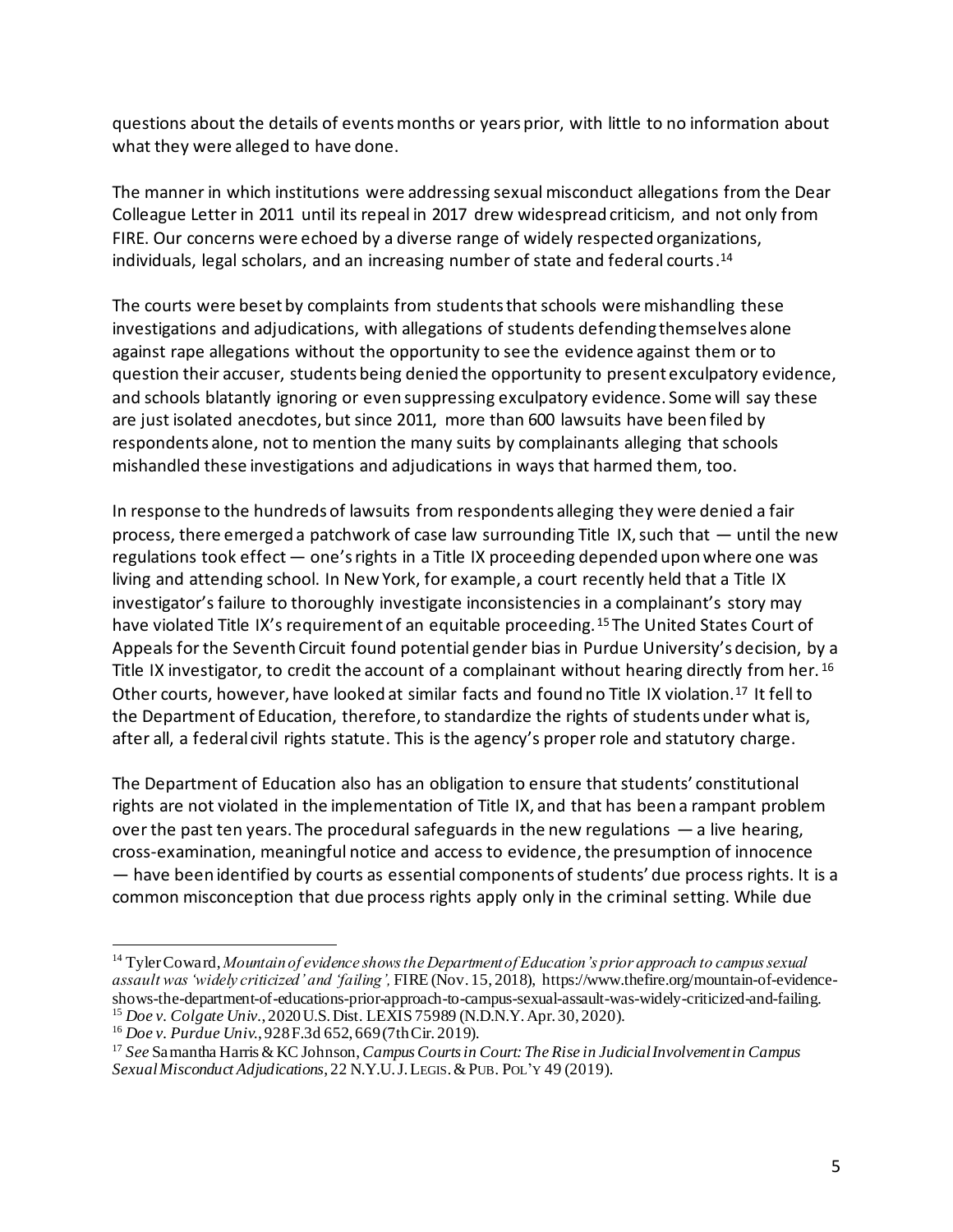process rights are greater in that setting, students enrolled at public universities do have procedural due process rights that those universities must uphold, and in many cases, students' procedural rights have been violated in the course of campus sexual misconduct adjudications.

It is also a misconception that procedural protections benefit the accused at the complainant's expense. While procedural protections benefit accused students, they also play a vital role in protecting the interests of complainants. The process of thoroughly vetting accusations gives findings of responsibility their legitimacy.

For years, public confidence in university Title IX grievance procedures across the country has been low<sup>18</sup>— and for good reason. As the Rape, Abuse & Incest National Network (RAINN) argued in its 2014 letter to the White House Task Force to Protect Students from Sexual Assault:

While we respect the seriousness with which many schools treat such internal processes, and the good intentions and good faith of many who devote their time to participating in such processes, the simple fact is that these internal boards were designed to adjudicate charges like plagiarism, not violent felonies. The crime of rape just does not fit the capabilities of such boards. They often offer the worst of both worlds: they lack protections for the accused while often tormenting victims.<sup>19</sup>

Campus sexual misconduct proceedings have too often failed complainants. For example, after the University of Michigan settled a lawsuit by agreeing to set aside its finding against the accused student, the complainant issued the following statement through her attorney:

I caution all University of Michigan students and their parents to avoid reporting sexual violence or using the university's Title IX process at all costs. . . . I urge you to be aware: the university process will take far longer than they represent it to take, the university does not follow through on commitments of support they purport to offer, and it does not follow its own mandated procedures when investigating sexual violence on its campus. Worst of all, I have come to believe they do not care about individual students seeking help and are more concerned with producing the paperwork which demonstrates compliance with U.S. Department of Education mandates. With the multiple efforts and initiatives the university has undertaken and administrators have

<sup>&</sup>lt;sup>18</sup> A 2014 HuffPost/YouGov poll found that only fourteen percent of those surveyed thought colleges and universities do a good job handling cases of students reporting rape, sexual assault, or harassment. Sixty percent said they trusted colleges and universities to properly handle someone reporting rape, sexual assault, or harassment "a little," while twenty three percent said they did not trust them at all. Peter Moore, *Poll Results: Sexual Assault*, YouGov (Feb. 3, 2014, 3:34 PM), https://today.yougov.com/topics/legal/articlesreports/2014/02/03/poll-resultssexual-assault.

<sup>&</sup>lt;sup>19</sup> Letter from Scott Berkowitz & Rebecca O'Connor, Rape, Abuse & Incest National Network (RAINN), to the White House Task Force to Protect Students from Sexual Assault (Feb. 28, 2014), *available at* https://perma.cc/H67Z-Q9VF.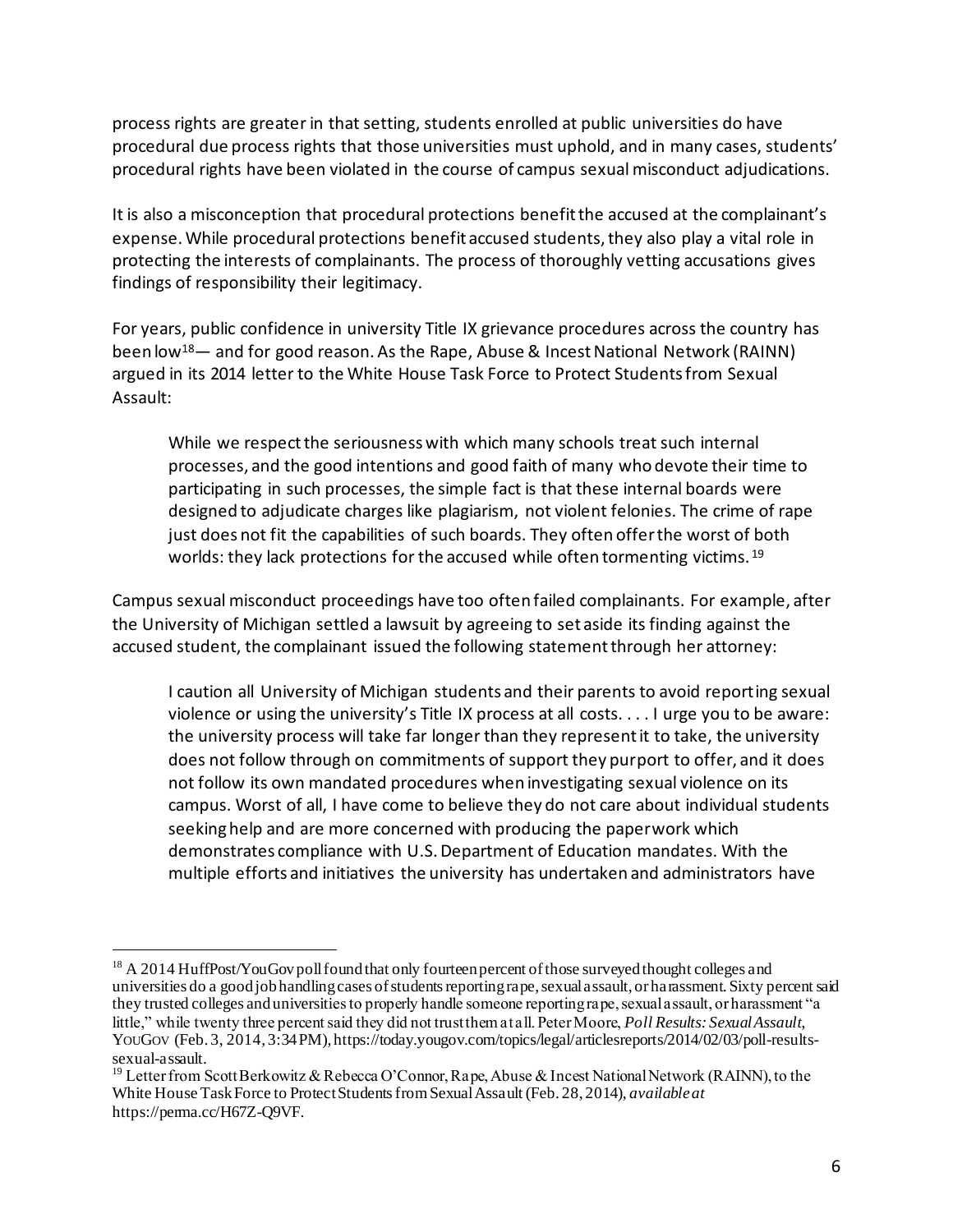espoused, the biggest threat on campus has now become the Title IX Sexual Assault Policy as implemented by the University.<sup>20</sup>

Litigation over the University of Kentucky's handling of Title IX complaints revealed how that school's process led a complainant to draw a similar conclusion.<sup>21</sup> In an editorial in the *Washington Examiner*, I explained how the woman's case demonstrates that a lack of due process in campus proceedings harms complainants as well as the accused:

According to [the complainant's] lawsuit, the university held the first hearing without the accused student present, because he was attending a proceeding related to his criminal case. At the first university hearing, he was found responsible for sexual misconduct. But a university appeals board found that his due process rights had been violated because he had been unable to attend the hearing, and ordered a new, second hearing. The female student did not participate in the second hearing, and the accused student was again found responsible.

However, the appeals board again found that the accused student's due process rights had been violated, this time because he had been unable to question his accuser. The appeals board ordered another, third hearing, which the female student says caused her "mental health to deteriorate." The accused student was found responsible a third time, the finding was overturned again on appeal, and the matter was sent back for a fourth hearing.

When the university filed a motion asking the court to dismiss the woman's case, the court declined. The court stated that "the University bungled the disciplinary hearings so badly, so inexcusably, that it necessitated three appeals and reversals in an attempt to remedy the due process deficiencies," and that this had "profoundly affected Plaintiff's ability to obtain an education at the University of Kentucky." Moreover, the court held, the fact that the university had not yet scheduled a fourth hearing raised the possibility that the university had acted with "deliberate indifference" towards the alleged victim.

Had the university conducted a full and fair hearing in the first place, this woman's ordeal could have been over years ago. Instead, it continues to drag on more than two years later because of an undisputed lack of due process. This is a prime example of why due process is critical to protecting the interests of everyone involved in a judicial proceeding.<sup>22</sup>

<sup>&</sup>lt;sup>20</sup> David Jesse, *U-M drops nonconsensual sex finding to settle suit*, DETROIT FREE PRESS (Sept. 12, 2015, 11:13 AM), https://www.freep.com/story/news/local/michigan/2015/09/12/u-m-drops-nonconsensual-sexfinding-settlesuit/72145304.

<sup>21</sup> *Doe v. Univ. of Ky.*, 2016 U.S. Dist. LEXIS 117606, \*8 (E.D. Ky. Aug. 31, 2016), *modified on other grounds*, 2018 U.S. Dist. LEXIS 135633 (E.D. Ky. Aug. 10, 2018).

<sup>22</sup> Samantha Harris, *Due process is crucial to justice, both for accusers and the accused*, WASH.EXAMINER (Jan. 17, 2017), https://www.washingtonexaminer.com/due-process-is-crucial-to-justice-both-for-accusers-andthe-accused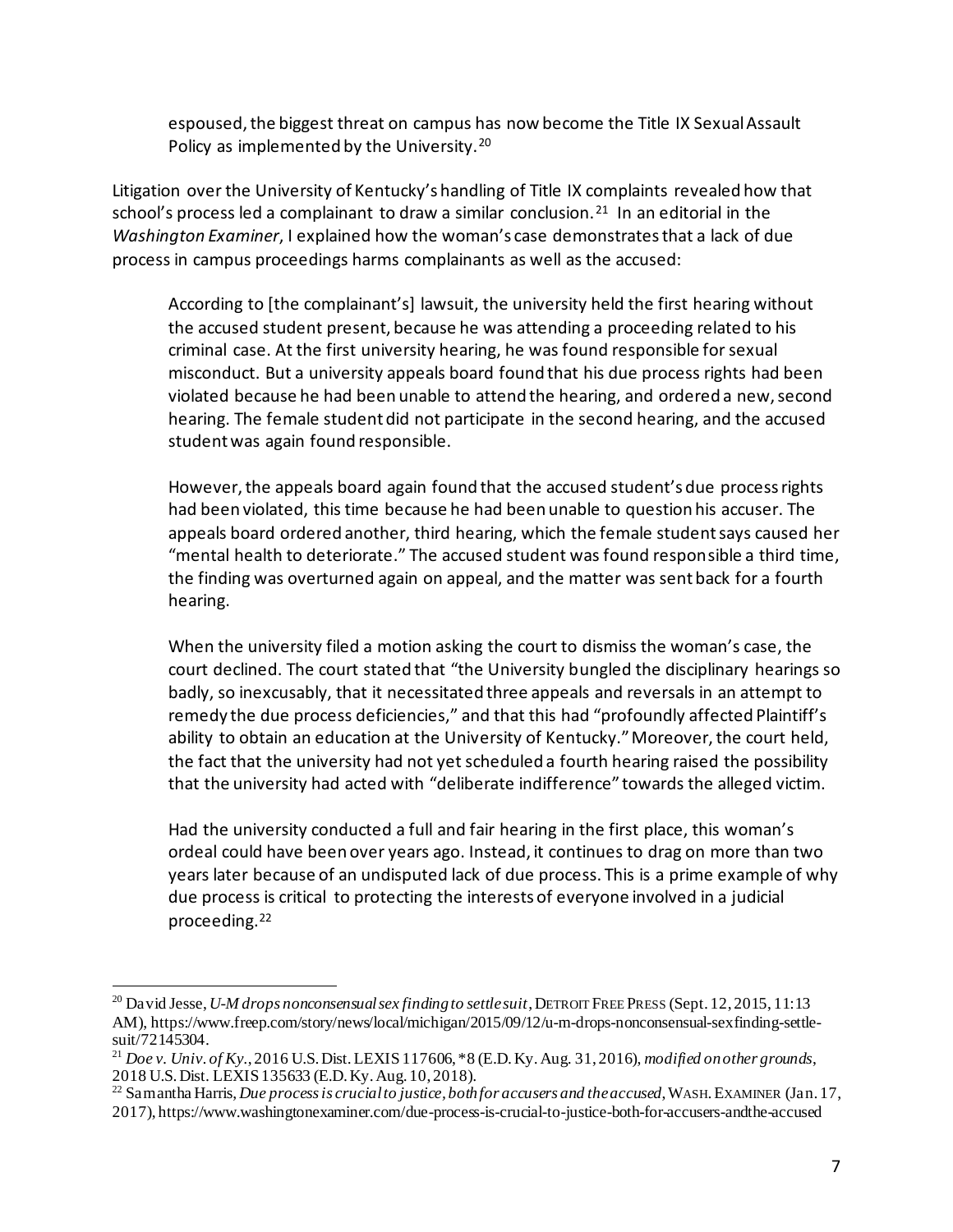The examples from Michigan and Kentucky demonstrate that the presence of meaningful procedural protections furthers Title IX's goal of addressing sex-based discrimination. Unfair proceedings, which have unfortunately represented the status quo on our nation's campuses for too long, benefit no one. By delivering errant results such as those discussed above, flawed proceedings undermine confidence in the system and cripple the ability of both the Department and individual educational institutions to effectively address sex -based discrimination. It is therefore unsurprising that Title IX grievance procedures predating the new regulations faced overwhelming criticism from a diverse range of organizations, individuals, scholars, and state and federal courts for providing insufficient procedural protections. And it is also unsurprising that principled feminists and legal scholars like University of San Francisco law professor Lara Bazelon, <sup>23</sup> former ACLU president and New York Law School professor Nadine Strossen,<sup>24</sup> and Harvard Law School professors Jeannie Suk Gersen,<sup>25</sup> Janet Halley, Elizabeth Bartholet, and Nancy Gertner have, with only a few caveats, embraced the reforms.<sup>26</sup>

### **THE DEPARTMENT OF EDUCATION'S TITLE IX REGULATIONS PROTECT THE RIGHTS OF ALL**

Given these failures, the Department of Education correctly decided that it had to step in and provide much greater clarity about schools' obligations in Title IX cases. The new regulations which thoughtfully took into account an unprecedented amount of feedback from the public during the notice and comment period, providing thorough answers over hundreds of pages to public comments and suggestions — are carefully crafted to protect the rights of all parties.

While the title of this hearing implies that the Title IX regulations are part of an effort to undermine gender-based protections, the preamble to the Title IX regulations makes clear that their protections extend to everyone. For example, because it is clear that campus sexual misconduct is not limited to heterosexual contexts, the preamble to the regulations unambiguously declares:

For consistency, throughout this preamble we use the acronym "LGBTQ" while recognizing that other terminology may be used or preferred by certain groups or individuals, and our use of "LGBTQ" should be understood to include lesbian, gay, bisexual, transgender, queer, questioning, asexual, intersex, nonbinary, and other sexual orientation or gender identity communities. We use the phrase "persons of color" to refer to individuals whose race or ethnicity is not white or Caucasian. We emphasize

<sup>23</sup> Lara Bazelon, *I'm a Democrat and a Feminist. And I Support Betsy DeVos's Title IX Reforms.*, N.Y.TIMES (Dec. 4, 2018), https://www.nytimes.com/2018/12/04/opinion/-title-ix-devos-democrat-feminist.html.

<sup>24</sup> *See* Michael Powell, *Trump Overhaul of Campus Sex Assault Rules Wins Surprising Support*, N.Y.TIMES (June 25, 2020), https://www.nytimes.com/2020/06/25/us/college-sex-assault-rules.html.

<sup>25</sup> Jeannie Suk Gersen, *How Concerning Are the Trump Administration's New Title IX Regulations?*, NEW YORKER (May 16, 2020), https://www.newyorker.com/news/our-columnists/how-concerning-are-the-trump-administrationsnew-title-ix-regulations.

<sup>26</sup> Wesley Yang, *The Revolt of the Feminist Law Profs*, CHRON. OF HIGHER EDUC.(Aug. 7, 2019), https://www.chronicle.com/article/the-revolt-of-the-feminist-law-profs.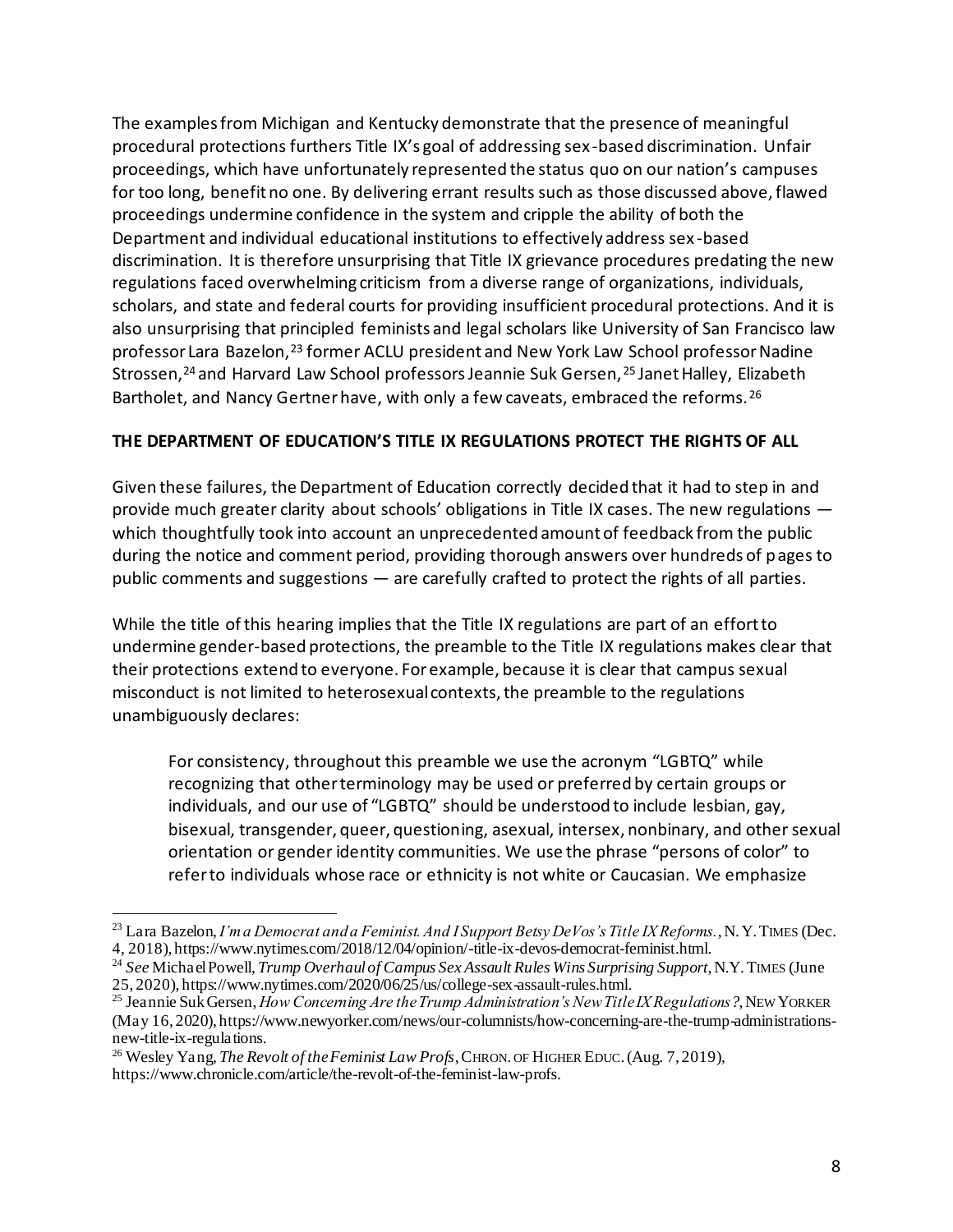that every person, regardless of demographic or personal characteristics or identity, is entitled to the same protections against sexual harassment under these final regulations, and that every individual should be treated with equal dignity and respect.<sup>27</sup>

The regulations restore Title IX's original focus on a complainant's access to education. Title IX, when enacted, was never meant to create a shadow justice system on campus. Rather, it was designed to ensure that sex-based discrimination did not prevent students from pursuing their education. Over the years, courts concluded that to comply with Title IX, institutions must promptly and equitably investigate and adjudicate allegations of sexual misconduct, on the basis of the idea that if sexual misconduct was allowed to run rampant, women in particular would feel less comfortable pursuing their education, and could be less inclined to do so.

What resulted was the creation of campus judiciaries, investigating and deciding often very complex, fact-intensive inquiries into allegations of sexual misconduct. Gradually, therefore, the focus of institutions' Title IX offices became less about how an institution could help a complainant continue his or her education, and more about meting out punishment to those deemed offenders. To refocus schools' attention on addressing a complainant's ability to stay in school, the regulations require schools "to offer supportive measures to every complainant, by engaging in an interactive process by which the Title IX Coordinator contacts the complainant, discusses available supportive measures, considers the complainant's wishes with respect to supportive measures, and explains to the complainant the option for filing a formal complaint."<sup>28</sup>

The new regulations also give complainants greater control over the process and over their privacy in the process. For example, rather than requiring all employees to be mandatory reporters, the regulations allow universities to "decide which of their employees must, may, or must only with a student's consent, report sexual harassment to the recipient's Title IX Coordinator (a report to whom always triggers the recipient's response obligations, no matter who makes the report).<sup>29</sup> Another important way the regulations support complainants' ability to decide how to proceed is by allowing institutions to offer informal resolution processes, like mediation and other alternative dispute resolution processes that focus on restorative justice. <sup>30</sup> To ensure that schools do not steer students down this path in order to conceal the true number of allegations on their campus, these informal procedures may be offered only after a formal complaint is filed. Moreover, informal procedures may be used only after both students are advised in writing of their options and provide their written consent. If either student changes their mind prior to agreeing to informal resolution, the student may pursue a formal grievance. There may be any number of reasons that a student would not want to pursue a formal process, and FIRE has often heard privately from administrators that the previous "all or

<sup>&</sup>lt;sup>27</sup> Nondiscrimination on the Basis of Sex in Education Programs or Activities Receiving Federal Financial Assistance, 85 Fed. Reg. 30,026 at 30,031 (May 19, 2020) (to be codified at 34 C.F.R. pt. 106) [hereinafter Regulations].

<sup>28</sup> *Id.* at 30,041.

<sup>29</sup> *Id*. at 30,040.

<sup>30</sup> *Id*. at 30,054.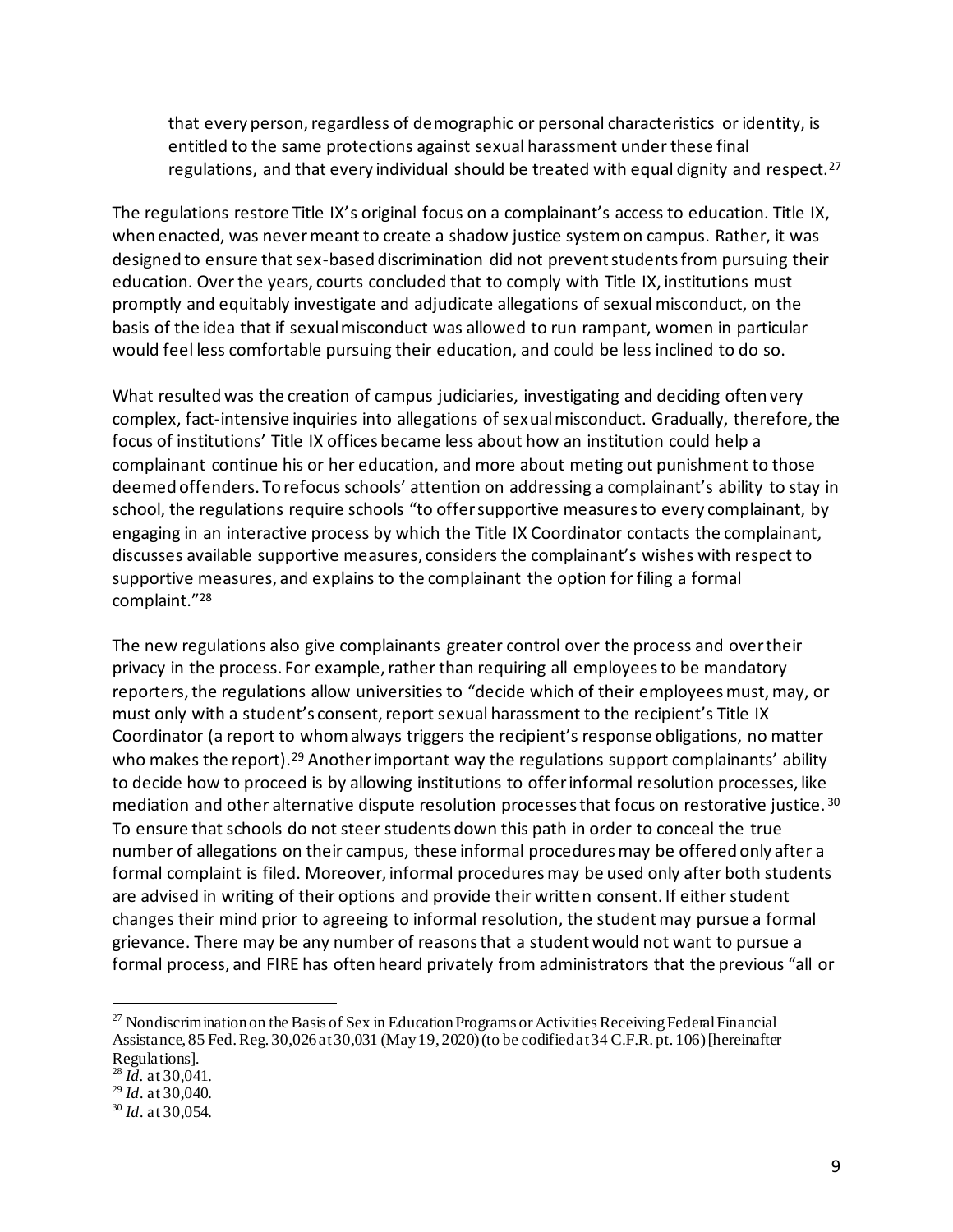nothing" approach, which did not allow for any type of mediation, discouraged some complainants from coming forward. By granting students the autonomy to decide how to proceed, the regulations place Title IX's focus on ensuring equal educational access.

The regulations also protect complainants' privacy by providing that an institution cannot "access, consider, disclose, or otherwise use" a party's medical records without the party's voluntary, written consent. Under this provision, medical records that would ordinarily be deemed relevant are only allowed if the party provides the records themselves or consents to their use in the proceeding.<sup>31</sup>

The regulations require the use of fair procedures to adjudicate Title IX complaints. They include robust procedural requirements that institutions must follow when investigating and adjudicating Title IX complaints. To ensure a fair process, and restore credibility to campus proceedings, the regulations require detailed notice; a presumption of innocence; the right to review the evidence in the institution's possession, whether or not the institution intends to use that evidence in the proceeding; a live hearing; and the ability, through an advisor, to crossexamine the other party and any witnesses. Moreover, to prevent the use of training materials that may improperly bias investigators and adjudicators against a complainant or respondent, the regulations require the publication, on an institution's website, of all materials used to train such personnel.

The regulations require institutions, for Title IX purposes, to define sexual harassment in accordance with the Supreme Court's *Davis* decision. This, as discussed earlier, is a return to the longstanding position of the Department of Education that was set forth in OCR's 2001 *Revised Sexual Harassment Guidance*.

# **THE JURISDICTIONAL LIMITATIONS IN THE TITLE IX REGULATIONS WERE IMPOSED BY THE SUPREME COURT**

Much of the criticism of the new regulations has centered on the limits they place on schools' jurisdiction to investigate and adjudicate off-campus conduct under their Title IX policies. The jurisdictional limitations imposed by the regulations come directly from the Supreme Court's decision in *Davis*, where the Court stated that "the language of Title IX" — which, again, addresses only discrimination that occurs under an education program or activity  $-$  "cabins the range of misconduct that the statute proscribes."<sup>32</sup> The Court wrote that "the statute's plain language confines the scope of prohibited conduct based on the recipient's degree of control over the harasser and the environment in which the harassment occurs."<sup>33</sup> The Supreme Court has defined the jurisdictional limits of Title IX. It is not within the authority of an agency to ignore those limitations.

<sup>31</sup> *Id*. at 30,303.

<sup>32</sup> *Davis*, 526 U.S. at 644 (1999).

<sup>33</sup> *Id.*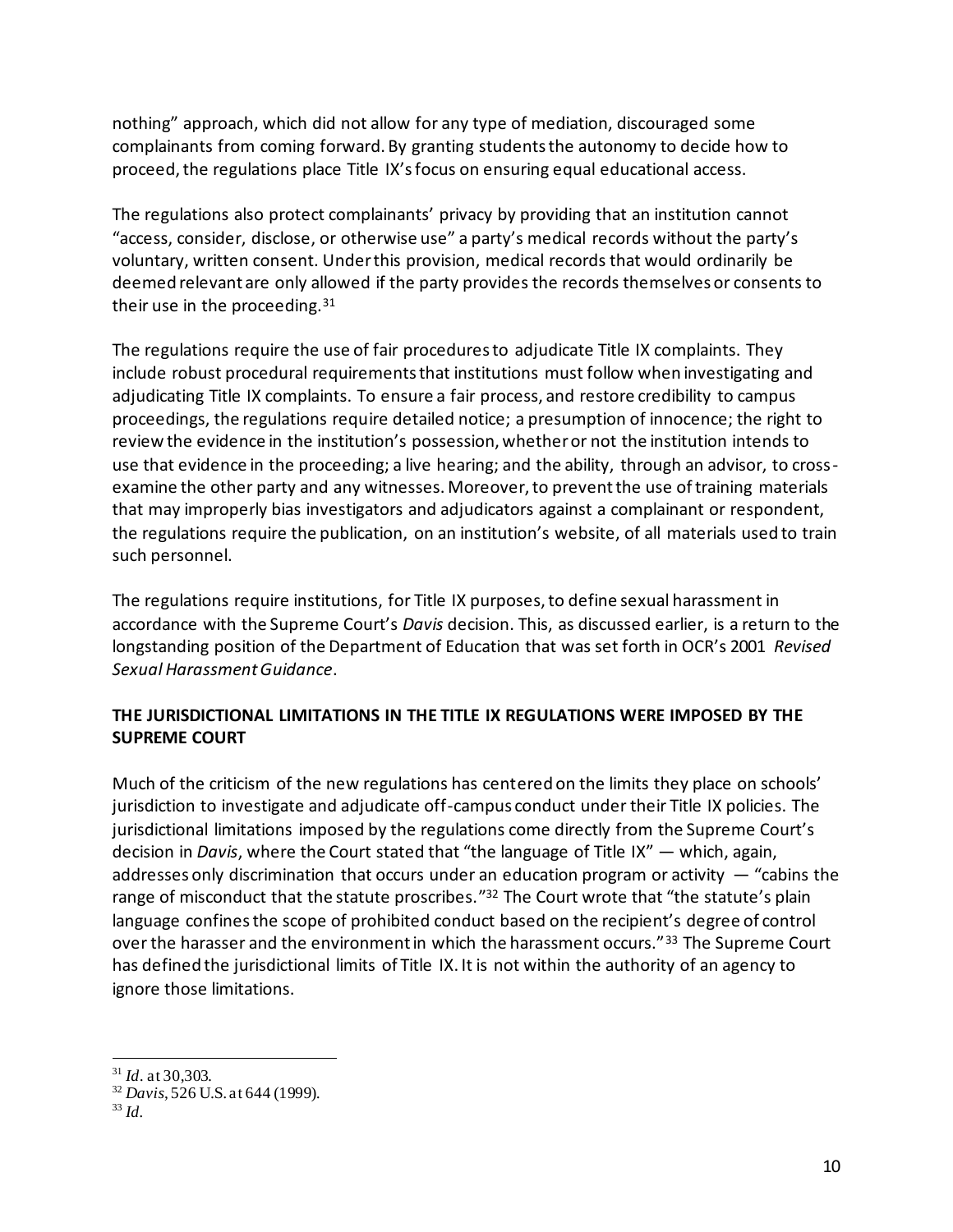#### **THE IMPLEMENTATION DEADLINE WAS FAIR**

A number of critics have argued that, particularly in light of the Covid-19 pandemic, the 90-day implementation period did not give institutions adequate time to comply with the regulations. This criticism is misplaced for several reasons.

First, institutions were on notice for nearly two years of the proposed changes that would likely be required. Second, the regulations were not issued until May 2020 in part because of efforts at obstruction levied by many of the same organizations now claiming that institutions were not given enough time to comply. In November 2019, the regulations moved into review by the White House Office of Management and Budget (OMB), their final stage before enactment. OMB review is not a second notice-and-comment period, but rather one last opportunity to raise concerns that may previously have been overlooked. Immediately, opponents of the rule began scheduling OMB meetings out as far as possible — something that a Tulane University Title IX coordinator admitted in an Instagram video was a "strategy to try to delay the regulations" deliberately undertaken by the National Women's Law Center and other organizations.<sup>34</sup> Their delay strategy worked, and OMB review did not conclude until March 27, 2020. Had opponents of the regulations not engaged in this deliberate obstruction, the regulations would very likely have been released sometime in late 2019, months before the Covid-19 pandemic.

Moreover, institutions' legal obligation to continue to protect students from sexual misconduct did not abate because institutions were also grappling with the pandemic. In fact, as the National Women's Law Center wrote in a letter to university presidents on March 31: "Meaningfully enforcing civil rights is not an obligation that dissipates in the face of institutional hardships–even during these unprecedented times."<sup>35</sup> FIRE agrees. Indeed, it is especially important to preserve civil rights and liberties such as freedom of expression and due process during times of crisis. If students are not afforded fundamentally fair hearings—as they so often were not under the prior approach—and schools maintain harassment policies that infringe on students' right to freedom of speech, those failures must be remedied, just as allegations of sexual misconduct must be addressed.

In an op-ed on March 30, attorney Justin Dillon and Professor KC Johnson made the observation that these past few months may have been the ideal time for institutions to revise their sexual misconduct policies. After all, with students studying remotely, they predicted that "the number of Title IX cases is about to drop precipitously."<sup>36</sup>

<sup>34</sup> Tulane Title IX (@tulanetitleix), INSTAGRAM, https://www.instagram.com/tv/B-

hgmk0nRUz/?igshid=9tsk5uaj0e9m&mod=article\_inline (last visited Sept. 6, 2020).

<sup>&</sup>lt;sup>35</sup> Letter from National Women's Law Center to University Presidents and Title IX Administrators (Mar. 31, 2020), *available at*https://www.knowyourix.org/covid-19-and-title-ix-letter.

<sup>36</sup> Justin Dillon and KC Johnson, *Coronavirus Is No Excuse to Delay the Education Department's New Title IX Regulations*, NATIONAL REVIEW (Mar. 30, 2020), https://www.nationalreview.com/2020/03/coronavirus-isnoexcuse-to-delay-the-education-departments-new-title-ix-regulations.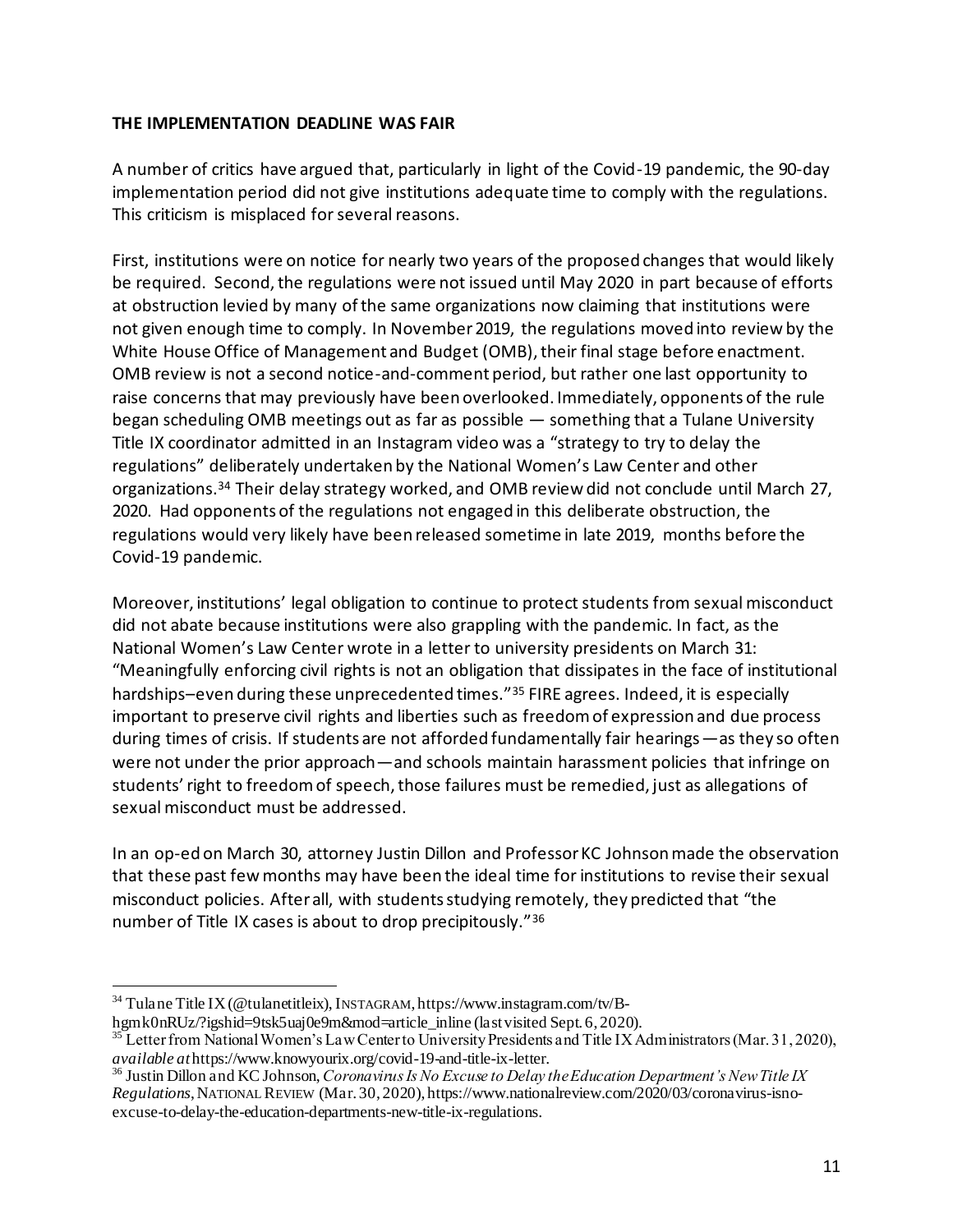To date, two federal courts have refused to enjoin the regulations, noting that the legal challenges to them were not likely to succeed on the merits.<sup>37</sup> At this point, the debate over the timing of the regulations is now moot. The compliance deadline of August 14, 2020 is behind us, and a vast majority of institutions proved they were capable of making reforms by meeting that deadline.

## **CONCLUSION**

Combating sex-based discrimination through effective enforcement of Title IX without infringing on free speech or due process rights is both possible and necessary. Accordingly, FIRE is pleased that the Department of Education has revisited its approach to handling these responsibilities.

Too many critics of the Department's new approach have argued that by providing due process protections to the accused, the proposed regulations threaten the safety of victims. FIRE does not agree that procedural protections put victims at risk. Nor do many others, including Justice Ruth Bader Ginsburg. During a conversation with National Constitution Center president and CEO Jeffrey Rosen last February, Justice Ginsburg weighed in on the importance of restoring due process to these proceedings.<sup>38</sup> In discussing the #MeToo movement, Rosen asked the Justice, "What about due process for the accused?" Justice Ginsburg responded:

Well, that must not be ignored and it goes beyond sexual harassment. The person who is accused has a right to defend herself or himself. And we certainly should not lose sight of that, recognizing that these are complaints that should be heard. So, there's been criticism of some college codes of conduct for not giving the accused person a fair opportunity to be heard, and that's one of the basic tenets of our system, as you know. Everyone deserves a fair hearing.

Rosen asked follow-up questions. The exchange went as follows:

**Rosen:** Are some of those criticisms of the college codes valid?

**Ginsburg:** Do I think they are? Yes.

**Rosen:** I think people are hungry for your thoughts about how to balance the values of due process against the need for increased gender equality.

<sup>37</sup> *New York v. U.S. Dep't of Educ.*, No. 20-CV-4260 (JGK), 2020 U.S. Dist. LEXIS 142603 (S.D.N.Y. Aug. 9, 2020); *Pennsylvania v. DeVos*, 2020 U.S. Dist. LEXIS 144400 (D.D.C., Aug. 12, 2020).

<sup>38</sup> National Constitution Center, *A Conversation with Justice Ruth Bader Ginsburg*, YOUTUBE (Feb. 12, 2018), https://www.youtube.com/watch?v=sN7rhjPBFts.